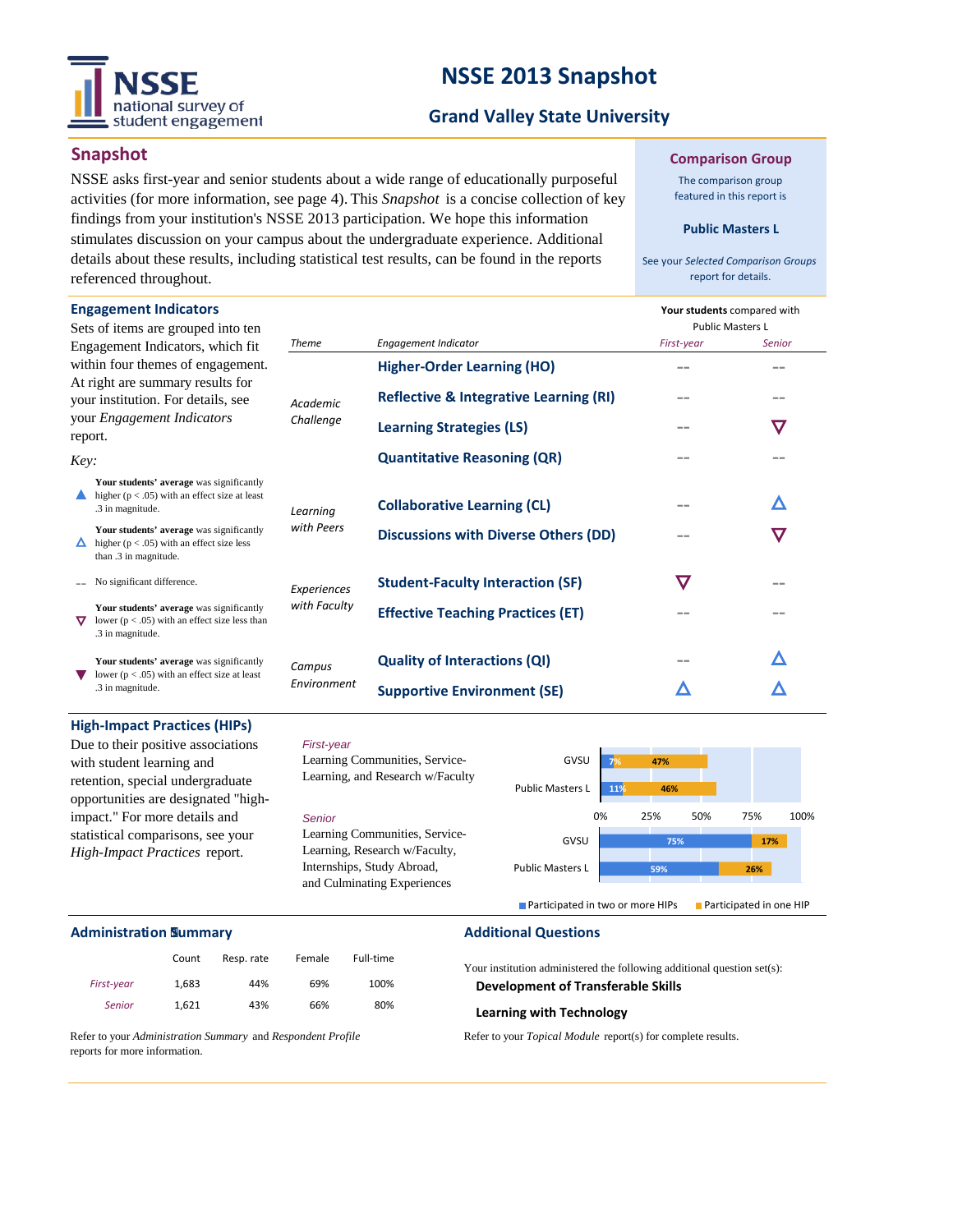# national survey of student engagement

## **NSSE 2013 Snapshot**

### **Grand Valley State University**

### **Academic Challenge: Additional Results**

The Academic Challenge theme contains four Engagement Indicators (HO, RI, LS, QR) as well as several important individual items. The results presented here provide an overview of these individual items. For more information about the Academic Challenge theme, see your *Engagement Indicators* report. To further explore individual item results, see your *Frequencies and Statistical Comparisons,* the *Major Field Report,* or the NSSE *Institutional Report Builder* (described on p. 4).



**6.6 6.1**

Public Masters L

group.

students in your comparison

To what extent did your students' courses challenge them to do their best work? Response options ranged from  $1 = "Not at all"$ to  $7 =$  "Very much."



### **Challenging Courses Academic Emphasis Academic Emphasis**

0 10 20 30 Average Hours per Week

on Course Reading

How much did students say their institution emphasizes spending significant time studying and on academic work? Response options included "Very much," "Quite a bit," "Some," and "Very little."

**72.0 76.3**

0 50 100 150 200 Average Pages of Assigned Writing

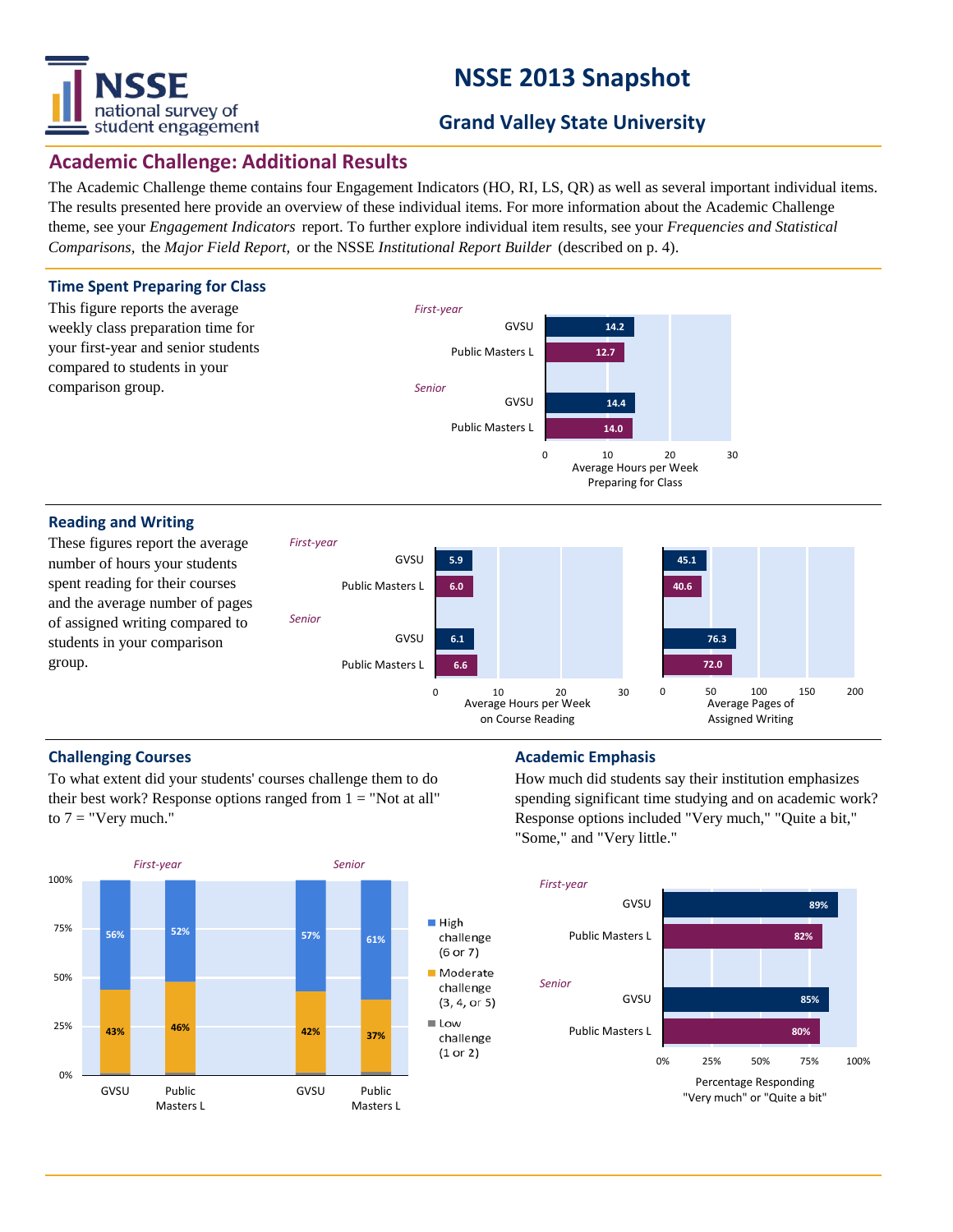# national survey of student engagement

## **NSSE 2013 Snapshot**

### **Grand Valley State University**

### **Item Comparisons**

By examining individual NSSE questions, you can better understand what contributes to your institution's performance on Engagement Indicators and High-Impact Practices. This section displays the five questions<sup>ª</sup> on which your first-year and senior students scored the highest and the five questions on which they scored the lowest, relative to students in your comparison group. Parenthetical notes indicate whether an item belongs to a specific Engagement Indicator or is a High-Impact Practice. While these questions represent the largest differences (in percentage points), they may not be the most important to your institutional mission or current program or policy goals. For additional results, refer to your *Frequencies and Statistical Comparisons* report.

### **First-year**

### **Highest Performing Relative to Public Masters L**

| Inst. emphasizes Using learning support services $()^c$ (SE)                                |
|---------------------------------------------------------------------------------------------|
| Inst. emphasizes Providing support to help students succeed academically $(SE)$             |
| Connected ideas from your courses to your prior experiences and knowledge <sup>b</sup> (RI) |
| Discussions with People with political views other than your own <sup>b</sup> (DD)          |
| Worked with other students on course projects or assignments <sup>b</sup> (CL)              |

### **Lowest Performing Relative to Public Masters L**

| About how manycourses have included a community-based project (service-learning)? (HIP) |
|-----------------------------------------------------------------------------------------|
| Participated in a learning community or some other formal program where (HIP)           |
| Discussions with People of a race or ethnicity other than your own <sup>b</sup> (DD)    |
| Worked with a faculty member on activities other than coursework $()^{\circ}$ (SF)      |
| Discussed your academic performance with a faculty member <sup>b</sup> (SF)             |



Percentage Point Difference with Public Masters L

### **Senior**

### **Highest Performing Relative to Public Masters L**

| Completed a culminating senior experience () (HIP)                                        |
|-------------------------------------------------------------------------------------------|
| Participated in an internship, co-op, field exp., student teach., clinical placemt. (HIP) |
| Worked with other students on course projects or assignments <sup>b</sup> (CL)            |
| Asked another student to help you understand course material <sup>b</sup> (CL)            |
| Inst. emphasizes Using learning support services $()^c$ (SE)                              |
|                                                                                           |

### **Lowest Performing Relative to Public Masters L**

| Quality of interactions with Academic advisors <sup>d</sup> (QI)                          |
|-------------------------------------------------------------------------------------------|
| Inst. emphasizes Helping you manage your non-academic responsibilities $()^c$ (SE)        |
| Discussions with People from an economic background other than your own <sup>b</sup> (DD) |
| Reviewed your notes after class <sup>b</sup> (LS)                                         |
| Discussions with People of a race or ethnicity other than your own <sup>b</sup> (DD)      |



#### Percentage Point Difference with Public Masters L

a. The displays on this page draw from the 53 items that make up the ten Engagement Indicators and six High-Impact Practices. Key to abbreviations: HO = Higher-Order Learning,

 RI = Reflective & Integrative Learning, LS = Learning Strategies, QR = Quantitative Reasoning, CL = Collaborative Learning, DD = Discussions with Diverse Others, SF = Student-Faculty Interaction, ET = Effective Teaching Practices, QI = Quality of Interactions, SE = Supportive Environment, HIP = High-Impact Practice.

b. Combination of students responding "Very often" or "Often."

Item numbering corresponds to the survey facsimile included in your Institutional Report and available on the NSSE Web site.

c. Combination of students responding "Very much" or "Quite a bit."

d. Rated at least 6 on a 7-point scale.

e. Percentage reporting at least "Some."